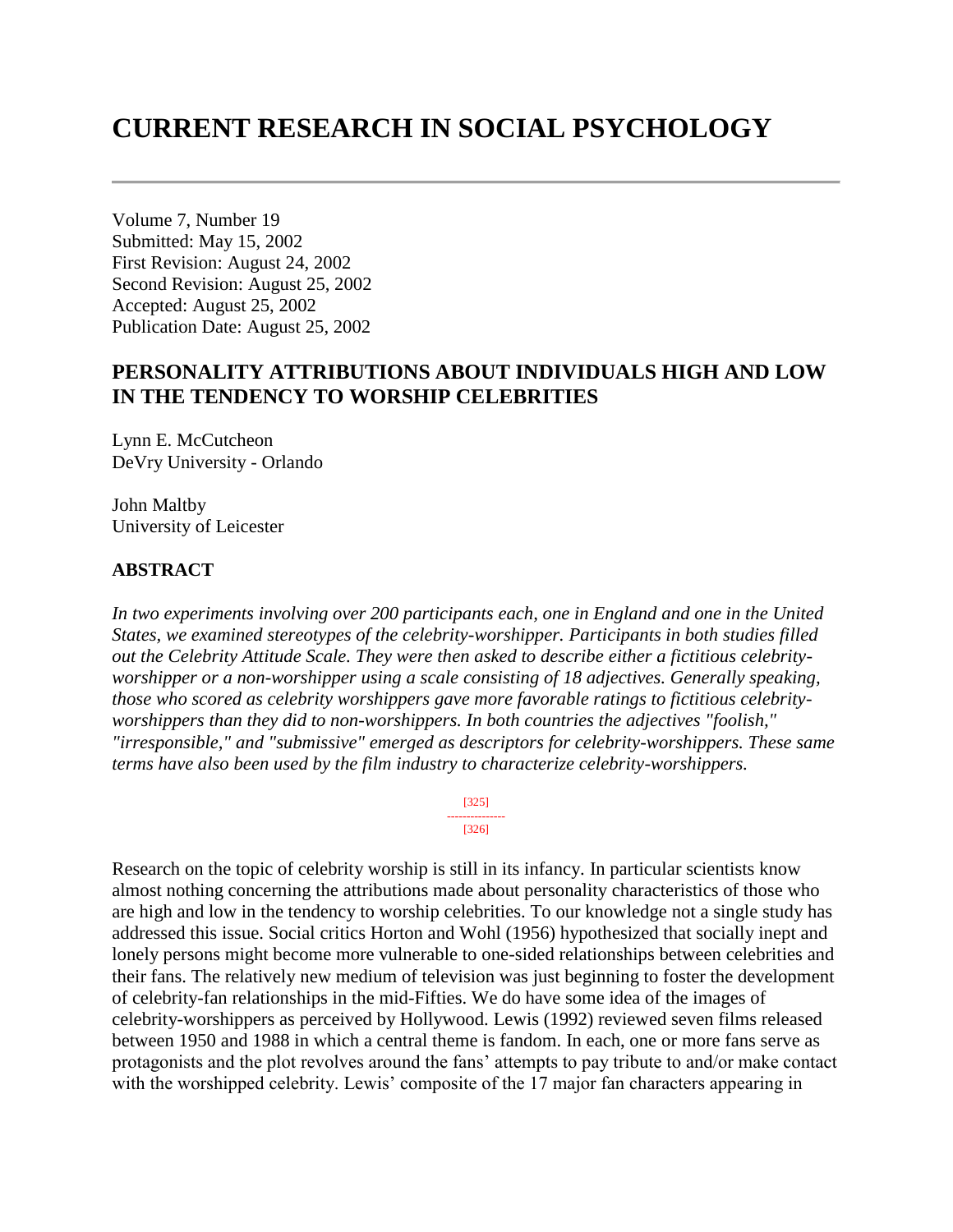these films provides some insight about the way the film industry perceives the fans it helped to create.

According to Lewis, fans are typically portrayed as being irresponsible, immature, feminine, lonely, downtrodden, and isolated. If the fan is male he is often portrayed as deranged and dangerous, at least more so than female fans. On the other hand, female fans of attractive male celebrities are frequently stereotyped as "groupies," women who will eagerly have sex on a moment's notice with that favorite celebrity and any of his friends who happen to be around at the time (Cline, 1992).

Caughey (1978) and Burchill (1986) saw celebrity-worshippers as having the potential to be dangerous. We humans all have more one-sided, artificial relationships than we do real, twosided ones. Sometimes the line between artificial and real gets blurred. For Caughey the real problem is determining *which* fans are likely to lose the ability to separate the real from the artificial — *which* fans will actually do something bizarre or harmful to a celebrity for whom they profess great admiration. For Burchill the dangerous fan is the one who comes to the realization that the only way he can exert any control over the celebrity is to bring harm.

A highly satirical skit which appeared on the popular American television show, *Saturday Night Live*, suggested that the writers for that show had adopted a similar stereotype of the fan (Jenkins, 1992). Actor William Shatner, who plays one of the major characters on a highly successful TV show called *Star Trek*, is besieged by fans. The fans ask a barrage of progressively more "crazy" questions about Shatner's character, the nature of which reveals that they cannot separate fact from fiction. All the fans are portrayed as unintelligent, foolish, submissive, social misfits who spend entirely too much time absorbing worthless trivia about the show. Finally, out of frustration, Shatner loses his temper, reminding them that *Star Trek* is just a show.

> [326] --------------- [327]

Jenkins went on to describe a fan very different from the ones portrayed in the *Saturday Night Live* skit. Jenkins applauded the fertile imaginations of the many fans who are able to write scripts or suggest alternative plots to various episodes. These fans have formed social networks and have lobbied (with varying degrees of success) television executives for their favorite shows or for particular points of view in relation to them. Jenkins' fan appears to be imaginative rather than unintelligent, socially adept rather than socially maladjusted.

At present the personality characteristics of individuals who are celebrity worshippers have not been sufficiently examined, particularly within those dimensions that have been identified to comprise celebrity worship. Therefore we asked: To what extent are these very public portrayals of celebrity worshippers similar to the actual perception of these persons on the part of college students and the general public? Is there a stereotypical celebrity worshipper, or does the perception differ considerably depending on whether one is also a celebrity worshipper or one who cares little about any particular celebrity or celebrities in general? If stereotypes exist, are they roughly comparable across two cultures that share the same language and similar worldviews?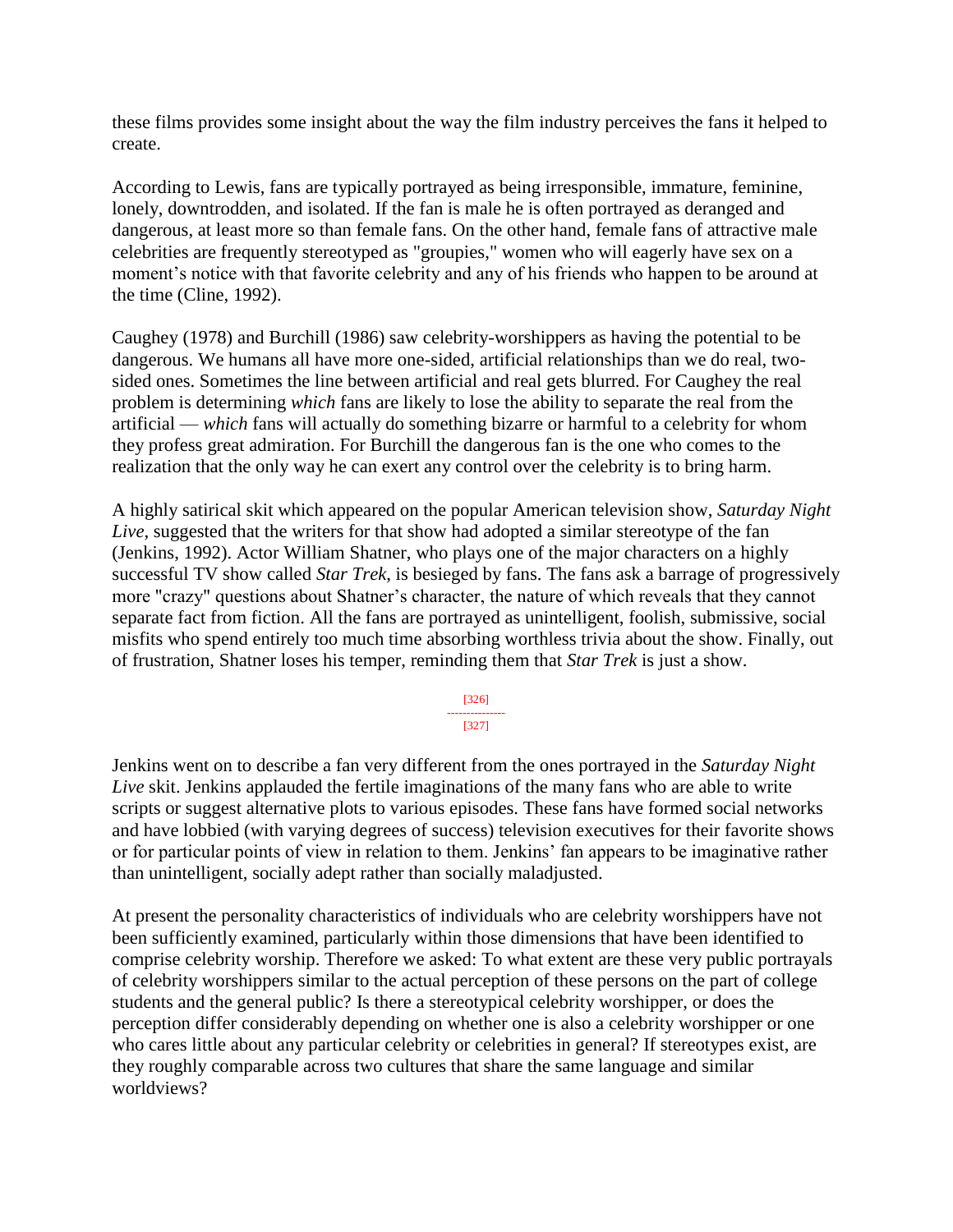To answer these questions we used the *Celebrity Attitude Scale* (CAS). This scale has good reliability and validity and has been used in several recent studies (Ashe & McCutcheon, 2001; Maltby, Houran, Lange, Ashe, & McCutcheon, in press; Maltby & McCutcheon, 2001; McCutcheon, Lange, & Houran, 2002). Its purpose is to measure attitude toward one's favorite celebrity. Additionally, we chose 16 personality attributes from a mental map constructed by Rosenberg, Nelson, and Vivekananthan (1968). The map resulted from a factor analysis of the personality attributions made by a large number of college students. The analysis revealed two factors, which they labelled "social" and "intellectual," with "good" and "bad" at the two poles. Examples of "good-intellectual" attributes include "skillful" and "imaginative;" examples of "bad-intellectual" attributes are "unintelligent" and "foolish." The "good-social" attributes include "helpful" and "honest;" examples of "bad-social" attributes are "moody" and "unpopular." We deliberately chose four attributes that were located near each of the four poles of their mental map in order to obtain a broad representation of personality traits.

We also chose two other attributes, "jealous," and "under control," because they appeared to tap two of the "big five" personality traits (Costa & McCrae, 1985) untapped by the other 16. "Jealous" fits under the "agreeableness" trait factor; "under control" fits under the trait factor of "emotional stability." We used these 18 items in the construction of what we termed "*Personality Impressions*."

The reason why this scale was used over the 5-factor (Costa & McCrae, 1985) and 3-factor (Eysenck & Eysenck, 1985) models of personality, is that the present conceptualisation allowed the opportunity to provide a descriptive account, via each single item of the scale. That includes 20 personality attributes that would not be possible with the 5-factor and 3-factor models, whose scales use a number of items to measure just 3 or 5 variables.

> [327] --------------- [328]

### **EXPERIMENT 1**

### **Method**

*Participants.* A sample of 81 men ( $M_{\text{age}} = 23.18$  years,  $SD = 4.6$ , range = 18 to 34) and 137 women ( $M_{\text{age}} = 25.10$  years,  $SD = 6.1$ , range = 18 to 39) was recruited from an undergraduate university population in the South Yorkshire region of England. The most frequently cited demographic categories were Caucasian (*n* = 150), single (*n* = 162), all were undergraduate university students and had an "A" level educational qualification or its equivalent. The number of recruits who declined to participate or failed to complete the scales was 12.

*Measures*. *The Celebrity Attitude Scale* (CAS; See Appendix 1). The scale used in this study is a 23-item version of a 34-item scale (McCutcheon, et al., 2002), but recent findings (Maltby, et al., in press) suggest a 23-item version for use among UK samples. Response format for the scale comprises a 5-point scale with anchor points being "strongly agree" equal to 5 and "strongly disagree" equal to 1. The scale subsumes three domains of celebrity worship (McCutcheon, et al., 2002). Items included in the scale measure aspects of "*Entertainment-social*" attitudes ("My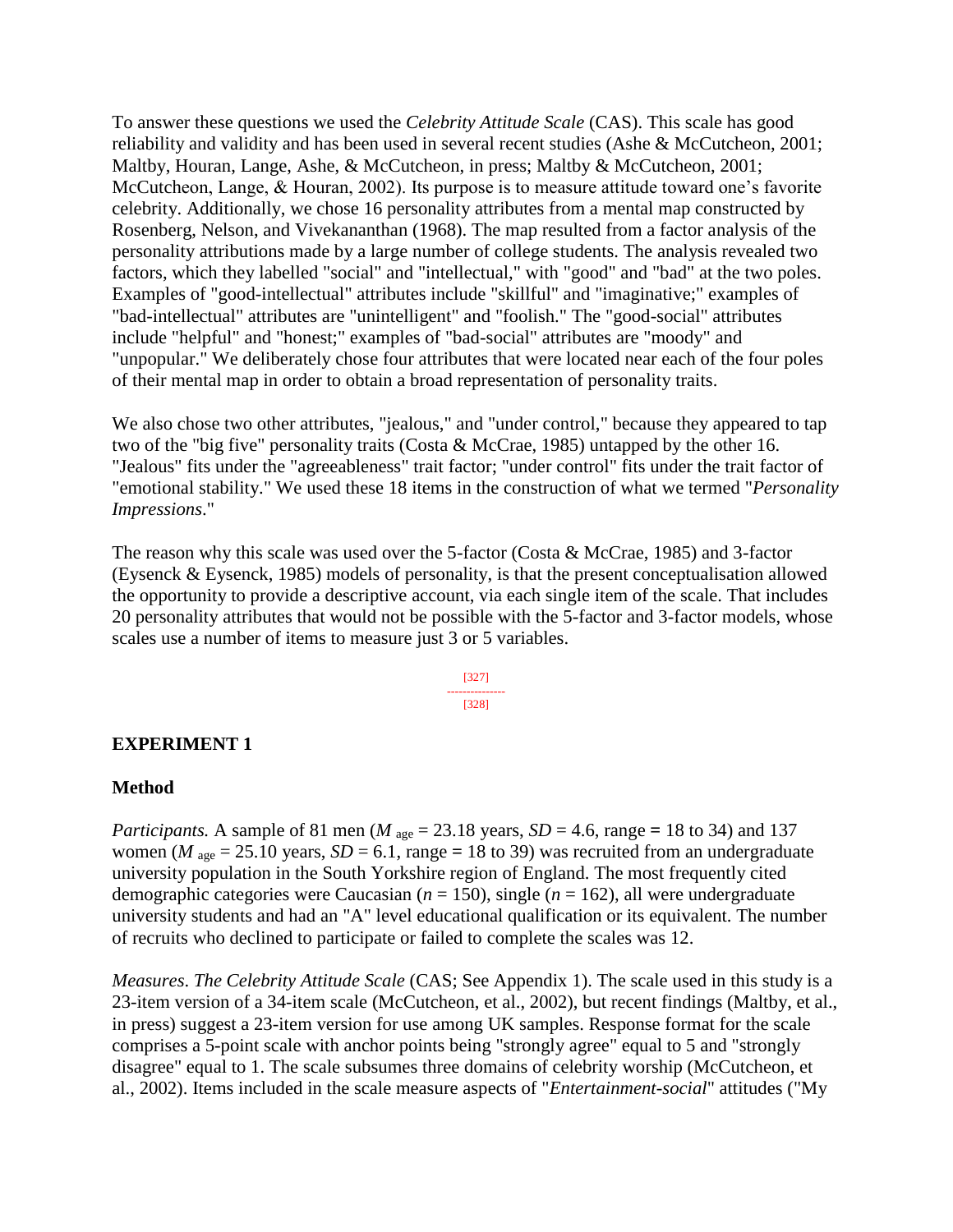friends and I like to discuss what my favourite celebrity has done [item 4]," and "Learning the life story of my favourite celebrity is a lot of fun [item 15].") "*Intense-personal*," aspects of celebrity worship ("I consider my favourite celebrity to be my soul mate" [item 10], and "I have frequent thoughts about my celebrity, even when I don't want to" [item 11]), and "*Borderline pathological*" ( "If someone gave me several thousand dollars to do with as I please, I would consider spending it on a personal possession (like a napkin or paper plate) once used by my favourite celebrity" [item 20] and "If I were lucky enough to meet my favourite celebrity, and he/she asked me to do something illegal as a favour I would probably do it" [item 17]).

*Personality Impressions* — A similar response format was used for *Personality Impressions* (i.e.  $5 =$  strongly agree,  $1 =$  strongly disagree; Items are included in Table 3). The directions which preceded *Personality Impressions* were as follows for the positive scenario:

Suppose that you recently met a person who also filled out the same Celebrity Survey that you just completed. Further suppose that you know very little about this individual except that his or her answers indicated a very positive attitude about celebrities. In other words, this person does seem to be very interested in the life and activities of his or her favorite celebrity. Furthermore, this individual shows a very large amount of admiration for other celebrities.

We almost always form first impressions of others based on incomplete information. Given what little you know, please rate this person on the characteristics that appear below, using the following scale:

Directions for the negative scenario were identical except that the words "negative," "uninterested," and "small" replaced the words "positive," "interested," and "large." For purposes of the ANOVAs comparing social and intelligence scales, scores from all eight of the "negative/bad" attributes were reversed so that high scores indicated a favorable impression. "Jealous" and "under control" were omitted from these analyses, but included in the analysis of attributes done individually (see Table 4).

$$
\begin{array}{c}\n [328] \\
\hline\n [329]\n \end{array}
$$

*Procedure* All participants answered some demographic questions, then they filled out the CAS, finally, the 18-item Personality Impressions. All this was accomplished in classrooms where the participants normally met. About half of them were randomly chosen to receive the positive version of Personality Impressions, the other half completed the negative version. Otherwise, all participants were treated the same. After everything was handed in the first experimenter thanked participants and briefly answered questions about the nature of the study.

### **Results**

Table 1 shows the mean scores (with standard deviation) and alpha coefficients (Cronbach, 1951) for each measure. There were no significant sex differences for any of the scales and the alpha coefficients were satisfactory. Therefore, in the following analyses, data for men and women were combined.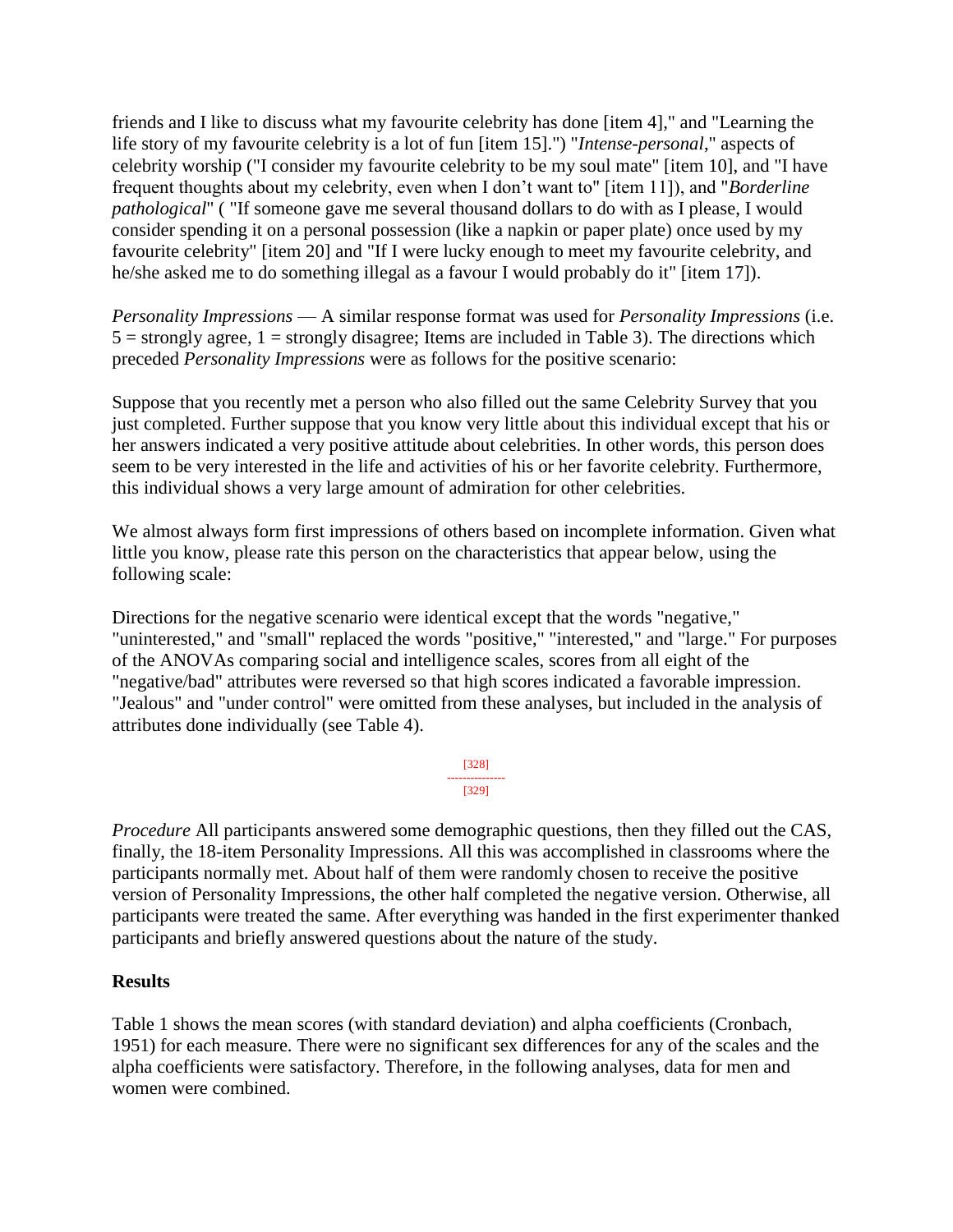### **Table 1: Means (standard deviations) for all the scales by sex for both experiments.**

|                                | Mean Scores (Standard Deviations) for<br><b>Experiment One</b> |                    |      |       |       |  |
|--------------------------------|----------------------------------------------------------------|--------------------|------|-------|-------|--|
| <b>Scales</b>                  | Men<br>$(n=126)$                                               | Women<br>$(n=181)$ |      | t     | alpha |  |
| 1. Celebrity Attitude<br>Scale | 44.07<br>(13.4)                                                | 44.05 (11.7)       |      | 01    | .88   |  |
| 2. Intelligence                | 23.90<br>(03.9)                                                | 23.37(03.7)        |      | 1.01  | .77   |  |
| 3. Social                      | 23.42<br>23.53 (04.9)<br>(04.2)                                |                    |      | $-17$ | .73   |  |
|                                | Mean Scores (Standard Deviations) for<br><b>Experiment Two</b> |                    |      |       |       |  |
|                                | Men<br>$(n=115)$                                               | Women<br>$(n=104)$ | t    |       | alpha |  |
| 1. Celebrity Attitude<br>Scale | 50.19<br>(17.1)                                                | 51.11<br>(18.7)    | .38  | .94   |       |  |
| 2. Intelligence                | 25.98<br>(4.2)                                                 | 26.38<br>(3.7)     | .75  | .53   |       |  |
| 3. Social                      | 25.65<br>(4.8)                                                 | 24.77<br>(4.3)     | 1.46 | .70   |       |  |

 $*p<.05$ ;  $*p<.01$ .

[329] --------------- [330]

Scores on the Celebrity Attitude Scale were used to create two groups, high and low scorers on the CAS. Those persons scoring within the top 35 percentile of scores (CAS score > 46) were placed within the high scorers group (*N*=78; Mean score on the CAS =57.07 [*SD*=9.5]). Those persons scoring within the lower 35 percentile of scores (CAS score < 37) were placed within the lower scorers group (*N*=80; Mean score on CAS =32.48 [*SD*=4.45]). The reason for this split into groups was to sharpen the distinctions that can be between a celebrity worshipper and noncelebrity worshipper. Using such a categorical approach facilitates an analysis that allows a description of what personality attributes a celebrity worshipper and non-celebrity worshipper are thought to exhibit. The use of the 35% percentile to form the groups was arbitrary, but this criterion was used because it produced groups large enough (*N*>60) to allow confidence in the representativeness of sub-samples created when determining the stereotypes that may surround the celebrity and non-celebrity worshipper. However, to allow a full consideration for future research Table 2 shows the correlation table between the Celebrity Attitude Scale and the Social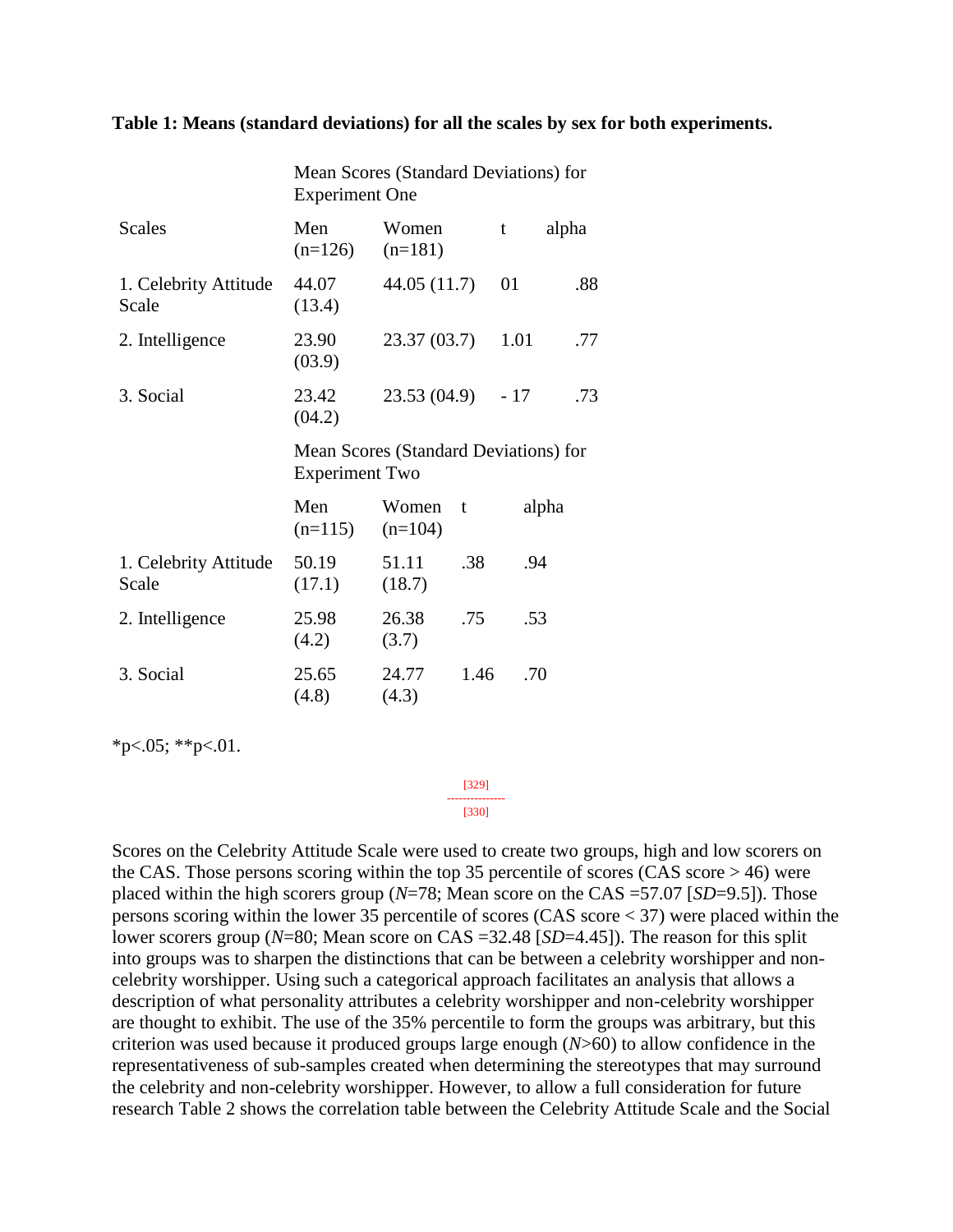and Intelligence Adjective Scales for the present sample. This table shows that in neither sample is there a significant association between celebrity worship and either of the adjective scales.

### **Table 2: Pearson product-moment correlations between Celebrity Attitude Scale, Social and Intelligence Scale.**

|                       | Celebrity<br>Attitude |         | Social Intelligence |
|-----------------------|-----------------------|---------|---------------------|
| Celebrity<br>Attitude | 1.00                  | .10     | .05                 |
| Social                | $-.04$                | 1.00    | $.62**$             |
| Intelligence          | .00                   | $.72**$ | 1.00                |

Above the diagonal; Experiment 1 Below the diagonal; Experiment 2  $*p<.05$ ;  $*$  p $<.01$ 

Table 3 shows mean scores of Social and Intelligence Adjective Scales by each group of CAS score (low and high) for both positive and negative scenarios. Univariate Analysis of variance was used to compare mean scores for main effects (see also Figure 1). For the Social dimension a significant effect was found for type of CAS scorer (*F*=16.705, *p*<.001) and for type of scenario presented (*F*=13.41, *p*<.001), but no significant interaction was found between the two variables predicting rated social (*F*=.08, *p*>.05). Similarly, for the Intelligence dimension a significant effect was found for type of CAS score  $(F=22.573, p<.001)$  and for type of scenario presented  $(F=6.61, p<0.01)$ , but no significant interaction was found between the two variables in predicting rated intelligence  $(F=.38, p>.05)$ .

The absence of an interaction between the two variables, suggests that the two main effects among the findings can be treated separately with some confidence. Comparisons of mean scores were used to understand the different effects.

> [330] --------------- [331]

**Table 3: Mean (Standard Deviation) Scores for both Experiments of Social and Intelligence Adjective Scales by each group of Celebrity Attitude Scale score (low and high) for positive and negative scenarios.** 

| Low Scorers          |                      | <b>High Scorers</b>  |          |  |  |
|----------------------|----------------------|----------------------|----------|--|--|
| Positive<br>Scenario | Negative<br>Scenario | Positive<br>Scenario | Negative |  |  |
|                      |                      |                      | Scenario |  |  |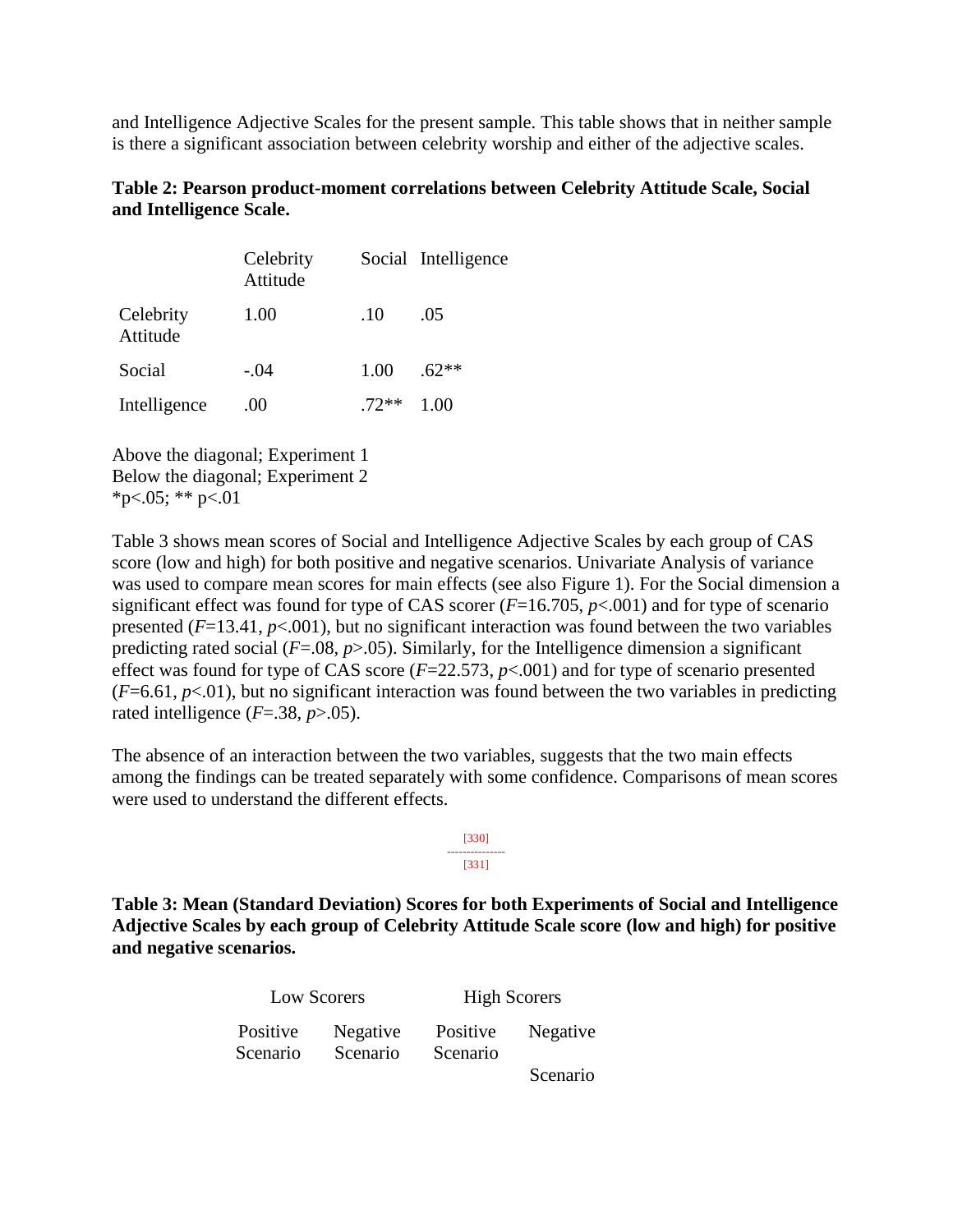| Experiment 1 |                                                     |                 |                 |                 |  |
|--------------|-----------------------------------------------------|-----------------|-----------------|-----------------|--|
| Social       | 23.18(3.9)                                          | 20.47(4.9)      | 26.00(4.4)      | 22.87<br>(4.7)  |  |
|              | Intelligence $24.32(3.0)$ $21.19(4.4)$ $25.47(3.6)$ |                 |                 | 23.04<br>(3.6)  |  |
| Experiment 2 |                                                     |                 |                 |                 |  |
| Social       | 23.69<br>(4.07)                                     | 27.11<br>(4.81) | 26.03<br>(4.83) | 23.61<br>(5.06) |  |
| Intelligence | 25.31<br>(3.79)                                     | 27.05<br>(3.98) | 26.24<br>(4.03) | 25.73<br>(4.21) |  |

For the first effect, type of scenario presented to respondents, comparisons of mean scores of ratings for social and intelligence across these two celebrity groups suggest that the average mean was significantly higher for positive scenarios (average mean: social=24.47, SD=4.3; intelligence=24.84, SD=3.3) than for negative scenarios (average mean: social=21.75, SD=4.9; intelligence=22.18, SD=4.3), suggesting that the effect of a manipulation of scenarios was significant in expected directions.

### [331] --------------- [332]

#### Experiment 1 Experiment 2 Positive Negative Scenario Scenario *t* Positive Negative t Scenario Scenario Foolish-2.02 (1.11) 2.48 (1.24)  $-2.83*$  3.15 (1.17) 3.69 (1.08) 3.53\*\* Unhappy-2.04  $(1.02)$ 2.43 (1.24) -2.56 3.24 (1.07) 3.43 (1.22) 1.19 Persistent 2.20 (1.01) 2.17 (0.89) .21 3.15 (0.94) 2.79 (0.99) 2.72\* Reliable 2.24 (1.78) 1.93 (0.90) 2.19 2.79 (0.80) 2.85 (0.88) .55 Unintelligent<sup>-</sup> 2.35 (1.20) 2.44 (1.21) -.56 3.56 (0.92) 3.89 (1.04) 2.49 Unpopular-2.17 (1.15) 2.26 (1.18) -.58 3.27 (1.11) 3.63  $(1.07)$ 2.47

### **Table 4: Mean (SD) Scores for Both Experiments for Each Adjective**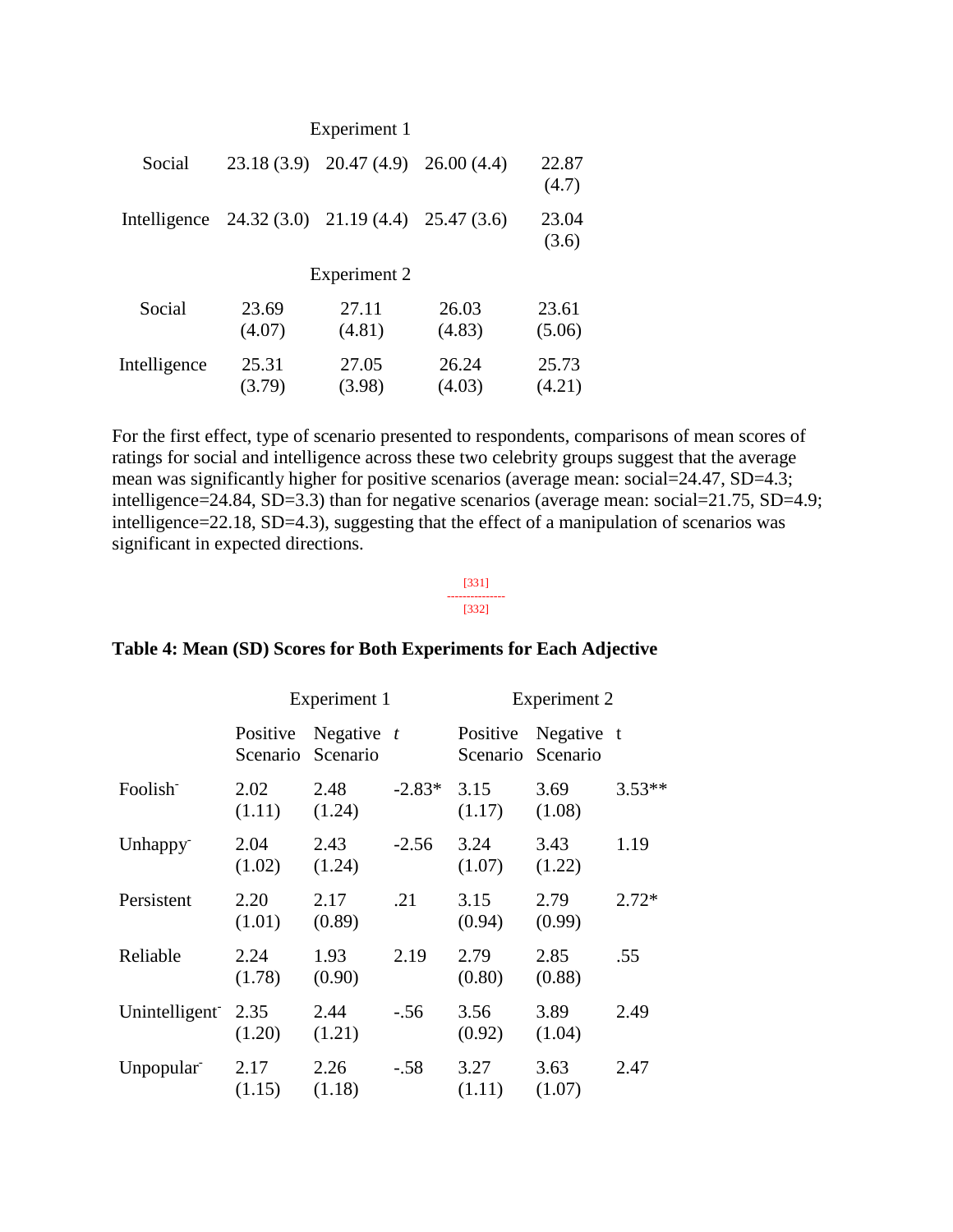| Determined                 | 2.13<br>(0.95) | 2.11<br>(0.89) | .15      | 3.31<br>(0.94) | 3.09<br>(1.07) | 1.62     |
|----------------------------|----------------|----------------|----------|----------------|----------------|----------|
| Honest                     | 2.29<br>(1.14) | 1.98<br>(1.15) | 1.99     | 3.02<br>(0.85) | 3.46<br>(1.03) | $3.50**$ |
| Irresponsible <sup>-</sup> | 1.86<br>(1.06) | 2.57<br>(1.26) | $4.47**$ | 3.34<br>(0.95) | 3.69<br>(0.95) | $2.73*$  |
| Moody <sup>-</sup>         | 2.05<br>(1.02) | 2.42<br>(1.30) | $-2.36$  | 3.23<br>(1.00) | 3.40<br>(1.04) | 1.22     |
| Skillful                   | 2.33<br>(1.14) | 2.03<br>(1.11) | 1.99     | 2.88<br>(0.89) | 2.96<br>(0.90) | .71      |
| Helpful                    | 2.24<br>(1.17) | 2.10<br>(1.19) | .86      | 3.00<br>(0.87) | 2.96<br>(0.92) | .44      |
| Submissive <sup>-</sup>    | 2.09<br>(1.08) | 2.53<br>(1.36) | $-2.63*$ | 3.10<br>(0.94) | 3.54<br>(0.97) | 3.35**   |
| Pessimistic <sup>-</sup>   | 2.11<br>(0.84) | 2.21<br>(0.88) | $-0.86$  | 3.22<br>(0.89) | 3.08<br>(1.06) | 1.09     |
| Imaginative                | 2.24<br>(1.08) | 1.96<br>(1.17) | 1.81     | 3.24<br>(1.18) | 2.95<br>(1.09) | 1.93     |
| Warm                       | 2.12<br>(1.21) | 2.06<br>(1.13) | .35      | 2.91<br>(0.95) | 2.85<br>(0.99) | .45      |
| Jealous <sup>-</sup>       | 2.12<br>(1.22) | 2.46<br>(1.21) | $-2.07$  | 2.94<br>(1.03) | 3.03<br>(1.22) | .54      |
| <b>UnderControl</b>        | 2.07<br>(1.09) | 2.39<br>(1.17) | $-2.09$  | 2.82<br>(1.05) | 3.04<br>(1.02) | 1.62     |

- Negative Adjective

\*  $p < .01$  \*\*  $p < .001$ 

For the second effect, post-hoc comparisons of mean scores of ratings on the social scale showed that high CAS scorers gave somewhat higher ratings (26.00 & 22.87) than low CAS scorers (23.18  $& 20.47$ ). High scorers on the CAS scored significantly higher (25.49  $& 23.04$ ) than low scorers (24.32 & 21.19) on the Intelligence Scale.

[332] --------------- [333]

Table 4 shows the mean scores and standard deviations for each of the adjectives and both of the scenarios used in experiment 1, with reversal of the scores for the negative adjectives. All 218 participants were included for this analysis because we wanted to determine if there is a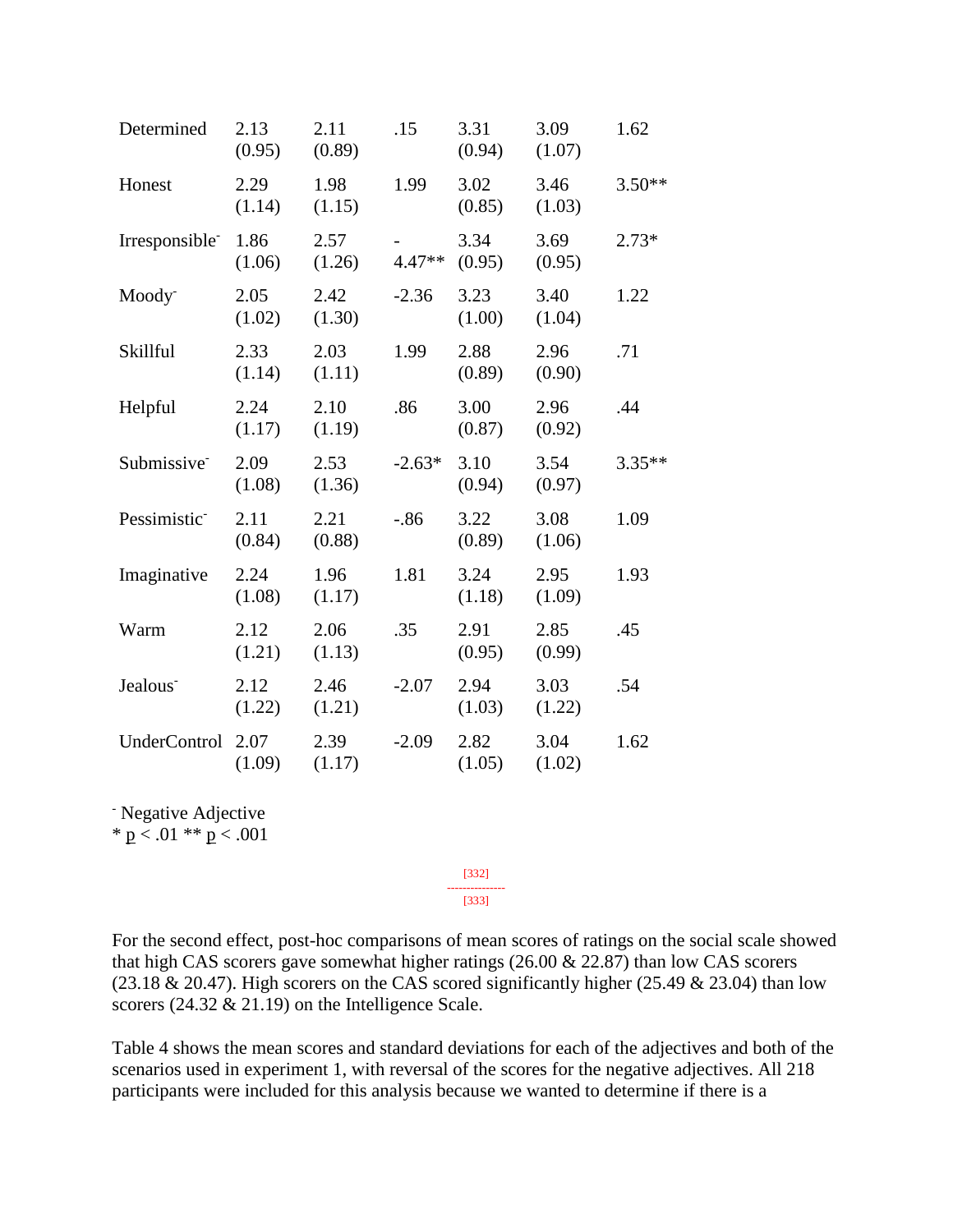stereotypical celebrity-worshipper by comparing with the stereotype of the non-worshipper. The .01 alpha level was used because we conducted 18 *t* tests. Significant differences emerged for three of the adjectives, with celebrity-worshippers being perceived as more likely to be foolish (*t*  $= -2.83, p < .01$ ), irresponsible ( $t = -4.47, p < .001$ ), and submissive ( $t = -2.64, p < .01$ ).

### **EXPERIMENT 2**

### **Method**

*Participants*. A sample of 115 men (*M* age = 28.1 years,  $SD = 8.7$ , range = 18 to 47) and 104 women (*M* age = 29.1 years,  $SD = 8.7$ , range = 18 to 49) was recruited from the general adult population in the Orlando metropolitan area of central Florida. There were 75 who reported having completed at least one year of college, 55 described themselves as college graduates, and 9 claimed to have earned at least a masters degree.

*Procedure*. Participants answered the same demographic questions and filled out the same scales, the CAS and the Personality Impressions, as they did in Experiment 1. As in the earlier experiment, about half of them were randomly assigned to the positive scenario and the other half to the negative scenario of Personality Impressions.

### **Results**

Table 1 shows the mean scores for experiment 2 (American participants), along with standard deviations and alpha coefficients for each measure after reversal of the negative adjectives on the social and intelligence scales. There were no significant sex differences for any of the scales and the alpha coefficients were more than satisfactory. Data for men and women were combined in subsequent analyses. Again, to allow a full consideration for future research, Table 2 shows the correlation table between the Celebrity Attitude Scale and the Social and Intelligence Adjective Scales for the present sample.

$$
\begin{array}{c}\n [333] \\
\overline{)331} \\
[334]\n \end{array}
$$

Scores on the Celebrity Attitude Scale (CAS) were used to create two groups, high and low scorers. Those persons scoring in the highest 36 percent (CAS score  $> 54$ ) were placed in the high scorers group ( $n = 79$ , mean CAS score = 69.95; *SD* = 12.3). Those respondents scoring in the lowest 36 percent (CAS score < 43) were placed in the low scorers group (*n* = 79, mean CAS  $score = 33.08$ ;  $SD = 5.7$ ).

Table 3, experiment 2, shows mean scores on social and intelligence adjective scales by both low and high CAS scorers for both positive and negative scenarios. Analysis of variance was used to compare mean scores. For the social dimension no significant effect was found for type of CAS scorer ( $F = .60$ ,  $p > .05$ ), or type of scenario ( $F = .50$ ,  $p > .05$ ), but the interaction between the two variables was significant ( $F = 17.21$ ,  $p < .001$ ). For the intelligence dimension there was neither a significant effect for type of CAS scorer ( $F = .08$ ,  $p > .05$ ) nor for the effect of type of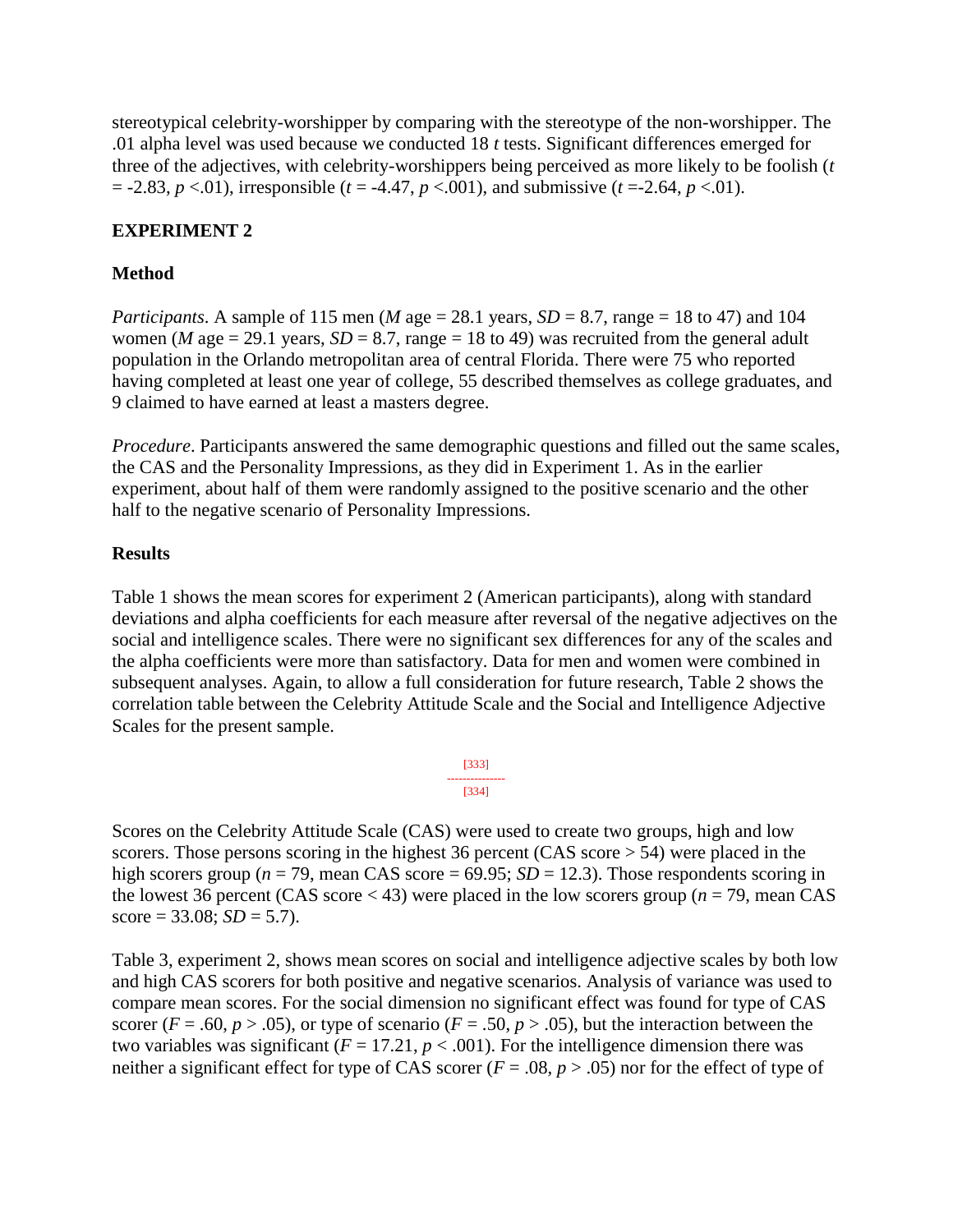scenario presented ( $F = .93$ ,  $p > .05$ ). The interaction ( $F = 3.07$ ,  $p = .08$ ) fell short of significance at the .05 level.

A further comparison of mean scores for type of scenario showed that the means for the social dimension were similar. When high and low CAS scorers were combined the mean for the positive scenario was 24.86 ( $SD = 4.43$ ), as compared to 25.36 ( $SD = 4.95$ ) for the negative scenario.

On the intelligence dimension, the combined mean for high and low CAS scorers for the positive scenario was 25.78 ( $SD = 3.90$ ), as compared to 26.39 ( $SD = 4.09$ ) for the negative scenario. The interaction effect on the social dimension was due to relatively low scores (23.69) on the positive scenario coupled with relatively high scores (27.11) on the negative scenario for the low CAS scorers.

Table 4 shows the mean scores and standard deviations for each of the adjectives and both of the scenarios used in experiment 2, with reversal of the scores for the negative adjectives. All 219 participants were included for this analysis because we wanted to determine if there is a stereotypical celebrity-worshipper by comparing with the stereotype of the non-worshipper. Just as we did in experiment 1, the .01 alpha level was used because we conducted 18 *t* tests.

Significant differences emerged for five of the adjectives, with celebrity-worshippers being perceived as more likely to be foolish ( $t = 3.53$ ,  $p < .001$ ), persistent ( $t = 2.72$ ,  $p < .01$ ), irresponsible ( $t = 2.73$ ,  $p < 0.01$ ), and submissive ( $t = 3.35$ ,  $p < 0.001$ ), and less likely to be honest ( $t = 1.73$  $= 3.50, p < .001$ ).

$$
\begin{array}{c}\n [334] \\
\overline{)335}\n \end{array}
$$

### **DISCUSSION**

For the British participants in experiment 1, one's own attitude toward a favorite celebrity appeared to influence the perception of attributes held by others perceived to be high and low in the tendency to worship celebrities. Specifically, those who tended to be celebrity-worshippers themselves were inclined to view other celebrity-worshippers more favorably than nonworshippers on both the social and intelligence attributes. British participants also gave more favorable social and intelligence ratings to the fictitious person in the positive scenario as compared to the negative scenario. Furthermore, low CAS scorers also gave higher ratings to fictitious persons in the positive scenario. These results might mean that it is socially desirable to be a celebrity-worshipper in England. Such an explanation seems entirely plausible in light of Giles' (2000) anecdotal accounts of British fans whose bizarre antics suggest that they would have scored quite high on the CAS. An alternative interpretation is that people who are "positive about" and "interested in" the lives of others may be viewed favorably, particularly by comparison with those who are "negative about" and "uninterested in" the lives of others. It is easy to understand how such a person might be perceived as sociable, less easy to comprehend how such a person might also be perceived as more intelligent.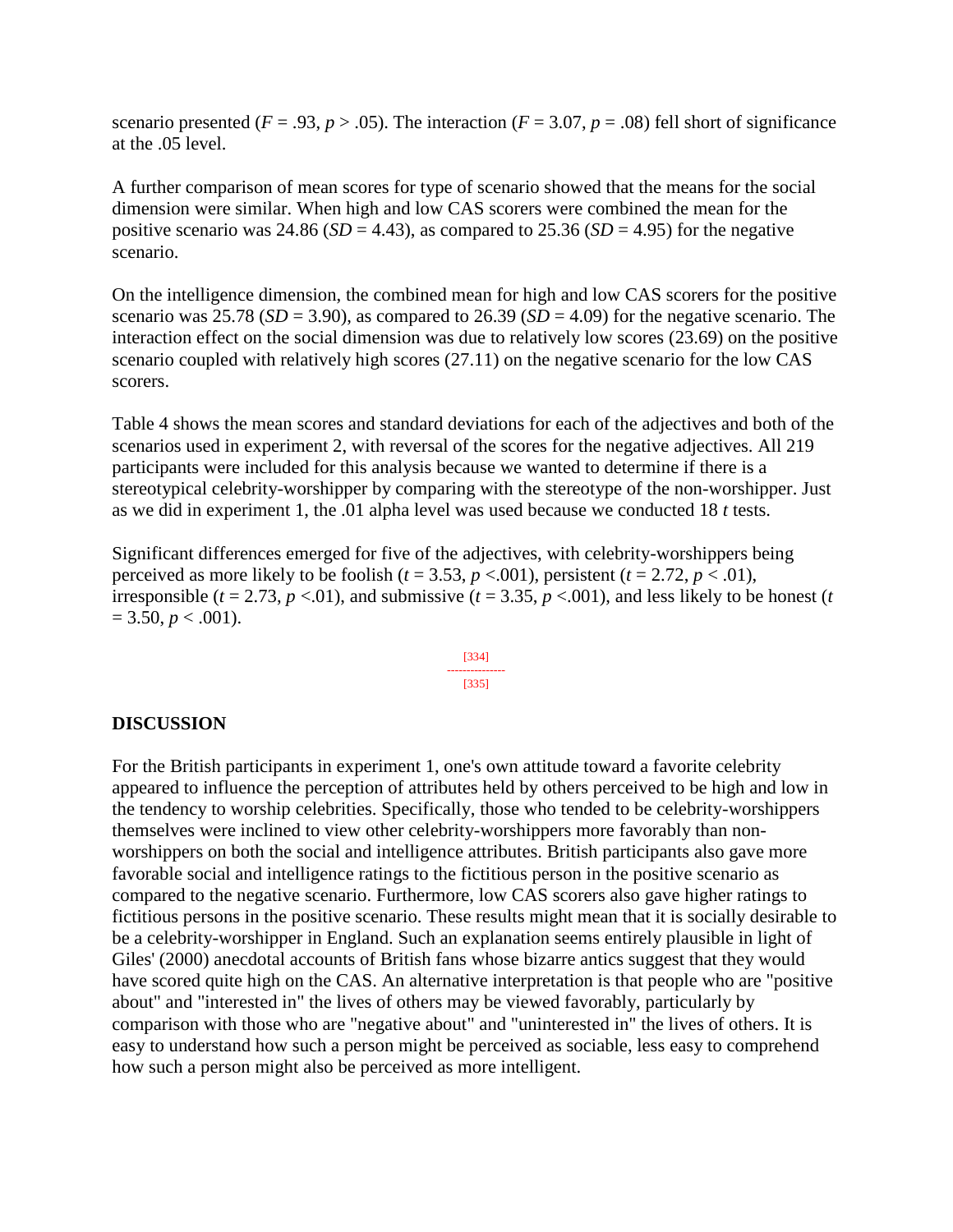It is also possible that there is a weak celebrity-worshipper stereotype, namely that celebrityworshippers are perceived to be both more social and more intelligent than the average person. This generalization is tempered by the finding of three significant differences that suggest a more negative stereotype (foolish, irresponsible, submissive) of the celebrity-worshipper.

In experiment 2, the American participants who had high CAS scores showed the same response pattern as their British counterparts. Their social and intelligence scores were higher in the positive than in the negative scenario condition. However, Americans with low CAS scores showed a response pattern different from that of their British counterparts. Americans with low CAS scores tended to have relatively high scores when presented with the negative scenario. Perhaps it is fair to say that for low British CAS scorers faced with a negative scenario the salient feature was the apparent negative social attitude of the fictitious other. For low American CAS scorers faced with the same negative scenario the salient feature was that the fictitious other was reacting sensibly (from their perspective) with a non-worshipful attitude, just as they actually did show in filling out the CAS.

To the extent that a stereotypical celebrity-worshipper emerged from experiment 2, it is noteworthy that it is primarily a negative one, and that it generally corresponds to the portrayal of celebrity-worshippers by the American film industry (Lewis, 1992). Leaving aside the mention of femininity, Hollywood's celebrity-worshipper is irresponsible, immature, lonely, isolated, downtrodden, and (if a male) deranged. American participants perceived celebrityworshippers to be irresponsible, foolish, persistent, dishonest, and submissive. It could be argued that "foolish" and "immature" are overlapping constructs, and that people who are irresponsible, foolish, dishonest and deranged are likely to lose their friendships, becoming socially isolated and lonely.

Furthermore, we believe that it is no mere coincidence that the three significant differences found in British participants correspond to three (irresponsible, foolish, submissive) of the five differences found in the American sample. Perhaps these three represent a stereotype of the celebrity-worshipper that is common to industrialized nations of the world. Further research using participants from other industrialized countries is needed to determine if this is true.

The present findings add greatly to the present literature; they begin to inform researchers in this area of the stereotypes that people hold about celebrity worshippers, and what differentiates them from non-celebrity worshippers. As such, the establishment of these stereotypes begins to inform researchers interested in celebrity worship why people may or may not be attracted to celebrities. As with any research that focuses on the use of stereotypes our results can be used to understand how people perceive the world, and why they may belong to certain groups or subcultures.

> [335] --------------- [336]

### **REFERENCES**

Ashe, D. D., & McCutcheon, L. E. (2001). Shyness, loneliness, and attitude toward celebrities. *Current Research in Social Psychology, 6*,124-133. <http://www.uiowa.edu/~grpproc>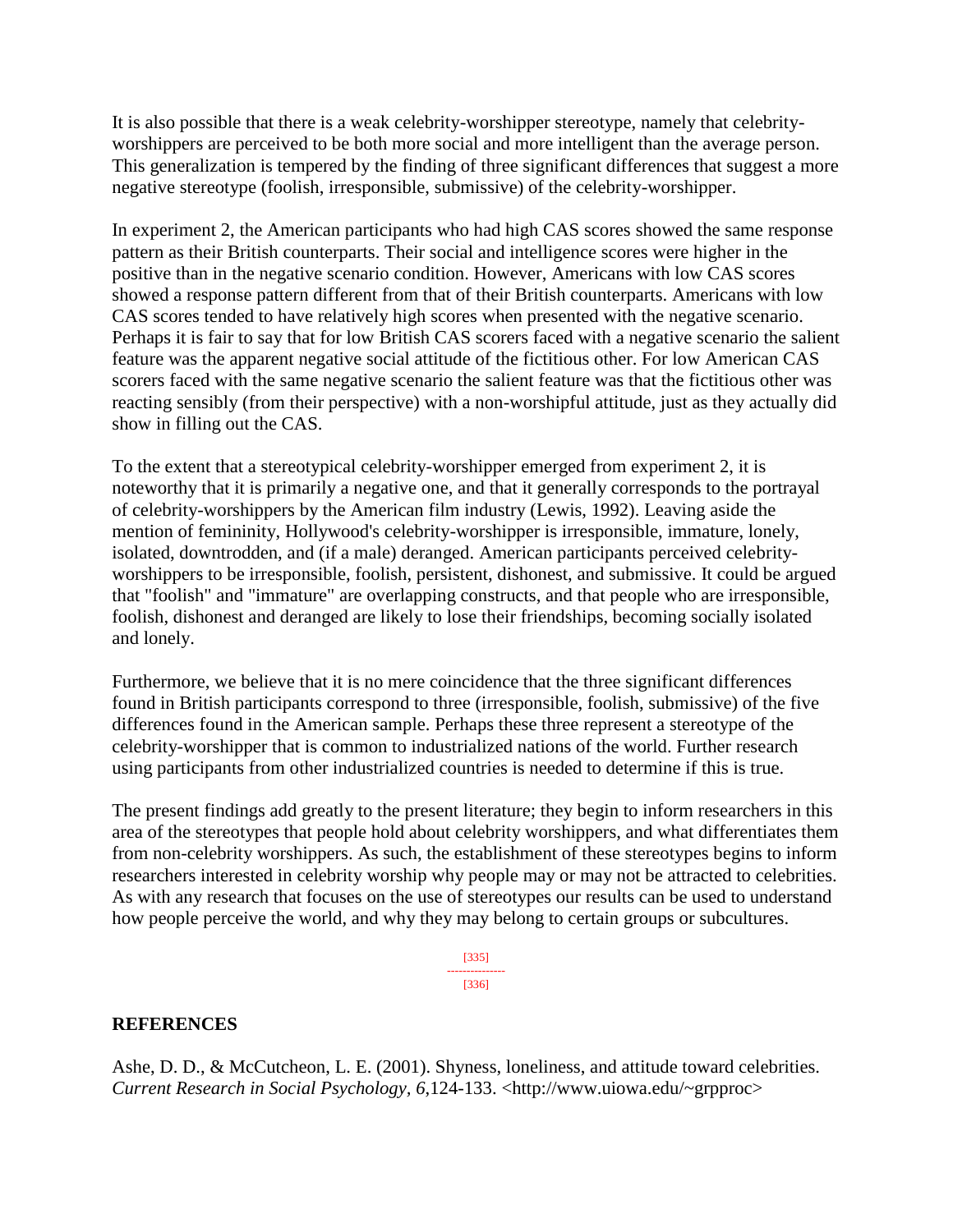Burchill, J. (1986). *Damaged gods: Cults and heroes reappraised.* London: Century.

Caughey, J. L. (1978, Spring). Artificial social relations in modern America. *American Quarterly,* 70-89.

Cline, C. (1992). Essays from Bitch: The women's rock newsletter. In L. A. Lewis (Ed.). *The adoring audience: Fan culture and popular media*. New York: Routledge.

Costa, P. T., Jr., & McCrae, R. R. (1985). *The NEO personality inventory manual*. Odessa, FL: Psychological Assessment Resources.

Cronbach, L.J. (1951). Coefficient alpha and the internal structure of tests. *Psychometrika, 16*, 297-334.

Eysenck, H.J., & Eysenck, M.W. (1985). *Personality and individual differences: A natural science approach*. New York: Plenum.

Giles, D. (2000). *Illusions of immortality: A psychology of fans and celebrity*. New York: St. Martin's Press.

Jenkins, H. (1992). *Textual poachers: Television fans and participatory culture*. New York: Routledge.

Lewis, L. A. (1992). 'Something more than love': Fan stories on film. In L. A. Lewis (Ed.). *The adoring audience: Fan culture and popular media*. New York: Routledge.

Maltby, J, Houran, J., Lange, R,. Ashe, D. & McCutcheon, L.E. (2002). Thou Shalt Worship No Other Gods - Unless They Are Celebrities: The relationship between celebrity worship and religious orientation. *Personality and Individual Differences, 32*, 1157-1172.

Maltby, J., & McCutcheon, L. E. (2001). Correlations between scores on attitudes toward celebrities and authoritarianism. *Psychological Reports, 88*, 979-980.

McCutcheon, L. E., Lange, R., & Houran, J. (2002). Conceptualization and measurement of celebrity worship. *British Journal of Psychology, 93*, 67-87.

Rosenberg, S. V., Nelson, C., & Vivekananthan, P. S. (1968). A multidimensional approach to the structure of personality impressions. *Journal of Personality and Social Psychology, 9*, 283- 294.

> [336] --------------- [337]

### **APPENDIX 1: ITEMS FROM THE CELEBRITY ATTITUDE SCALE**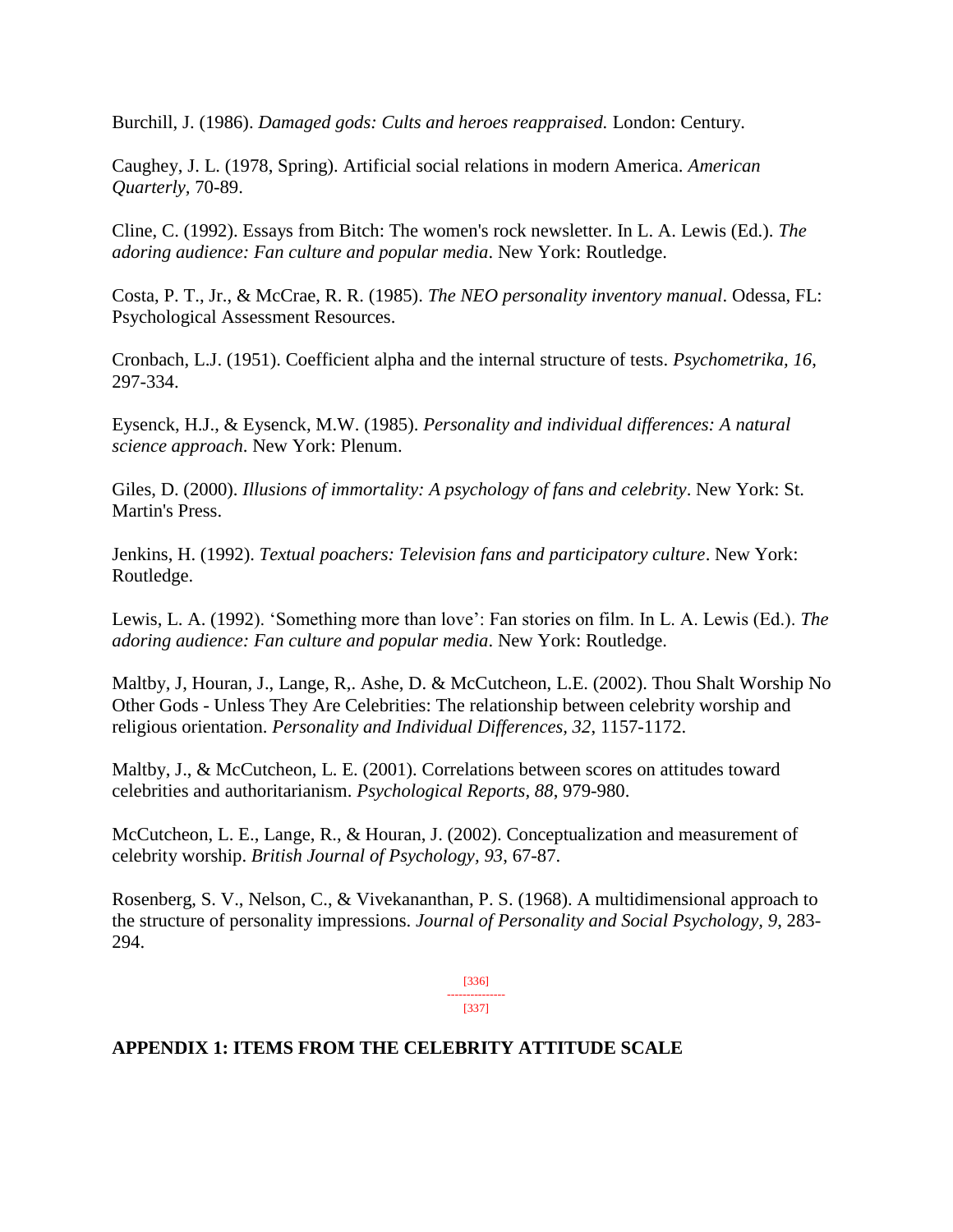1. If I were to meet my favorite celebrity in person, he/she would already somehow know that I am his/her biggest fan. \_\_\_

2. I share with my favorite celebrity a special bond that cannot be described in words. \_\_\_

3. I am obsessed by details of my favorite celebrity's life. \_\_\_

4. friends and I like to discuss what my favorite celebrity has done. \_\_\_

5. When something good happens to my favorite celebrity I feel like it happened to me. \_\_\_

6. One of the main reasons I maintain an interest in my favorite celebrity is that doing so give me a temporary escape from life's problems.

7. I have pictures and/or souvenirs of my favorite celebrity which I always keep in exactly the same place.

8. The successes of my favorite celebrity are my successes also. \_\_\_

9. I enjoy watching, reading, or listening to my favorite celebrity because it means a good time.

10. I consider my favorite celebrity to be my soul mate. \_\_\_

 $\overline{\phantom{a}}$ 

11. I have frequent thoughts about my favorite celebrity, even when I don't want to.

12. When my favorite celebrity dies (or died) I will feel (or I felt) like dying too. \_\_\_

13. I love to talk with others who admire my favorite celebrity. \_\_\_

14. When something bad happens to my favorite celebrity I feel like it happened to me. \_\_\_

15. Learning the life story of my favorite celebrity is a lot of fun. \_\_\_

16. I often feel compelled to learn the personal habits of my favorite celebrity. \_\_\_

17. If I were lucky enough to meet my favorite celebrity, and he/she asked me to do something illegal as a favor, I would probably do it. \_\_\_

18. It is enjoyable just to be with others who like my favorite celebrity. \_\_\_

19. When my favorite celebrity fails or loses at something I feel like a failure myself. \_\_\_

20. If someone gave me several thousand dollars to do with as I please, I would consider spending it on a personal possession (like a napkin or paper plate) once used by favorite celebrity. \_\_\_